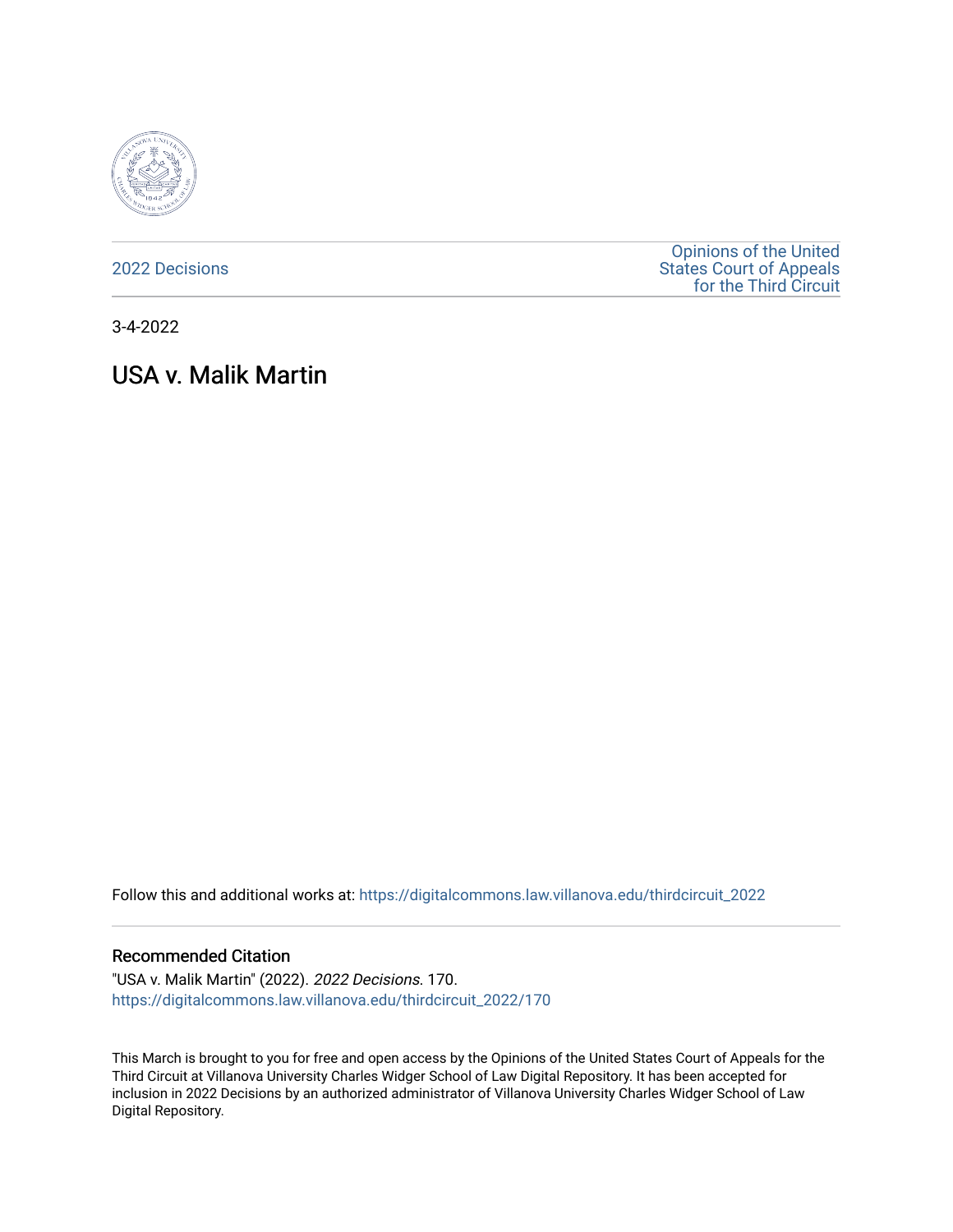## **NOT PRECEDENTIAL**

## UNITED STATES COURT OF APPEALS FOR THE THIRD CIRCUIT

\_\_\_\_\_\_\_\_\_\_\_\_\_\_

No. 20-3431 \_\_\_\_\_\_\_\_\_\_\_\_\_\_

#### UNITED STATES OF AMERICA

v.

MALIK MARTIN, a/k/a Leek, Appellant

On Appeal from the United States District Court for the Eastern District of Pennsylvania (D.C. Crim. No. 2:16-cr-00218-12) Honorable R. Barclay Surrick, United States District Judge

\_\_\_\_\_\_\_\_\_\_\_\_\_\_

\_\_\_\_\_\_\_\_\_\_\_\_\_\_

Submitted under Third Circuit L.A.R. 34.1(a) February 7, 2022

BEFORE: GREENAWAY, JR., SCIRICA, and COWEN, *Circuit Judges*

(Filed: March 4, 2022) \_\_\_\_\_\_\_\_\_\_\_\_\_\_

## OPINION\* \_\_\_\_\_\_\_\_\_\_\_\_\_\_

GREENAWAY, JR., *Circuit Judge*.

Defendant Malik Martin appeals from the judgment of conviction entered by the

<sup>\*</sup> This disposition is not an opinion of the full Court and pursuant to I.O.P. 5.7 does not constitute binding precedent.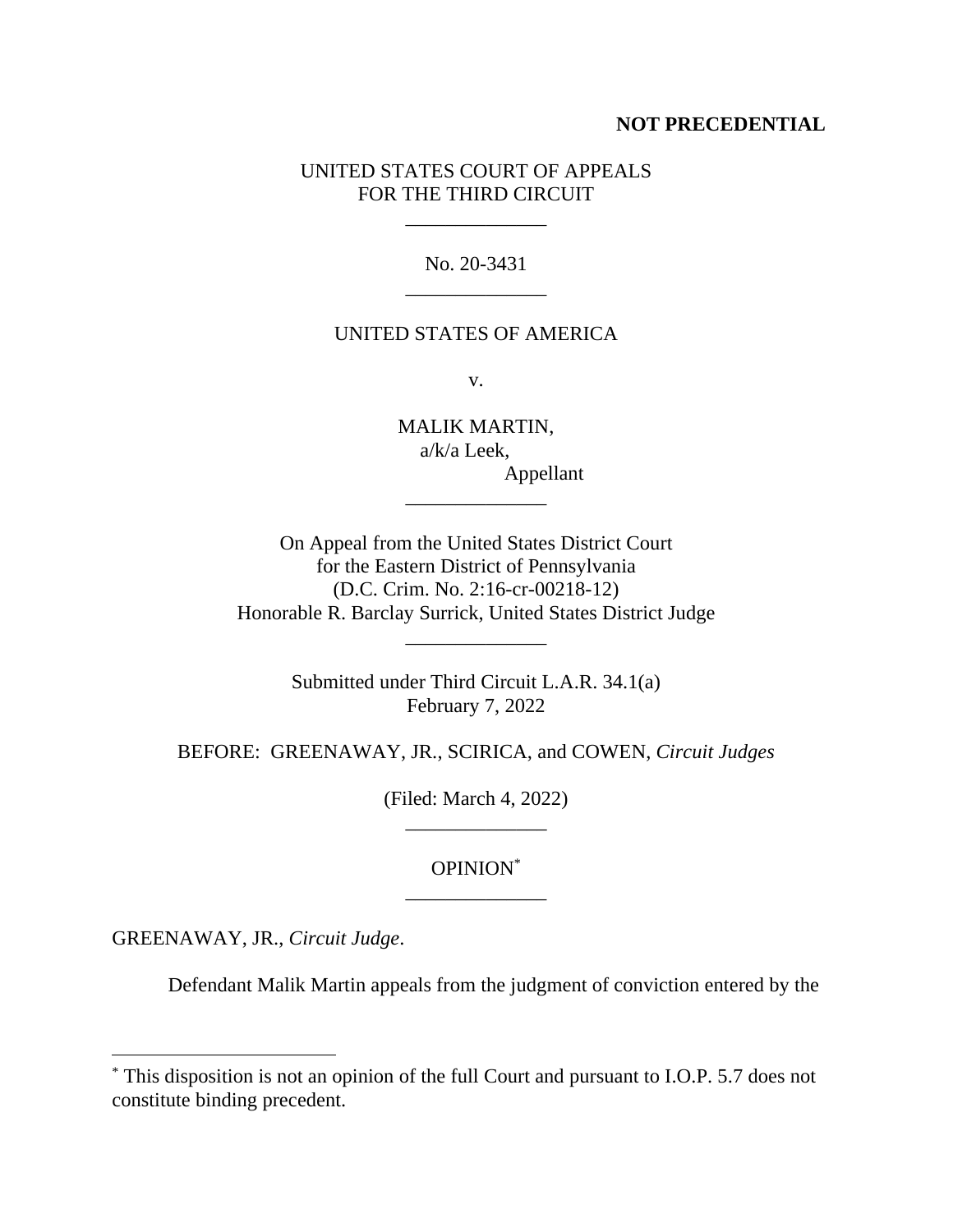United States District Court for the Eastern District of Pennsylvania. We will affirm.

#### **I. Background**

Martin was involved in a large-scale drug trafficking organization that transported bulk amounts of marijuana from the west coast to the east coast. In connection with that operation, Martin was charged with: (1) conspiracy to distribute 1000 kilograms or more of marijuana, in violation of 21 U.S.C. §§ 846, 841(a)(1), (b)(1)(A) (Count 1); (2) conspiracy to commit money laundering, in violation of 18 U.S.C.  $\S$ § 1956(a)(1)(A)(i) (Count 9); and (3) conspiracy to commit money laundering, in violation of 18 U.S.C. §§ 1956(a)(1)(B)(i), (h) (Count 10).

The organization operated from 2005 to 2016 with Jerome Woods as its leader. At trial, Martin conceded that he was part of the organization. He testified that he was responsible for collecting money to purchase marijuana and for finding the marijuana. He also testified to "situating" and "[p]reparing" the marijuana for travel to Philadelphia. J.A. 198.

Martin asserted that he affirmatively withdrew from the conspiracy in early 2012 by informing Woods that he "wanted to be done with it basically." J.A. 209-10. Given that the applicable statute of limitations was August 9, 2012, withdrawal by that time would insulate Martin from prosecution. *See* 18 U.S.C. § 3282. However, aside from his own testimony, Martin offered no other evidence to support his defense of withdrawal.

To the contrary, the government produced substantial evidence of Martin's continued involvement in the conspiracy in 2013 and 2014. For instance, a government witness testified that he drove Martin and Woods from Philadelphia to Houston to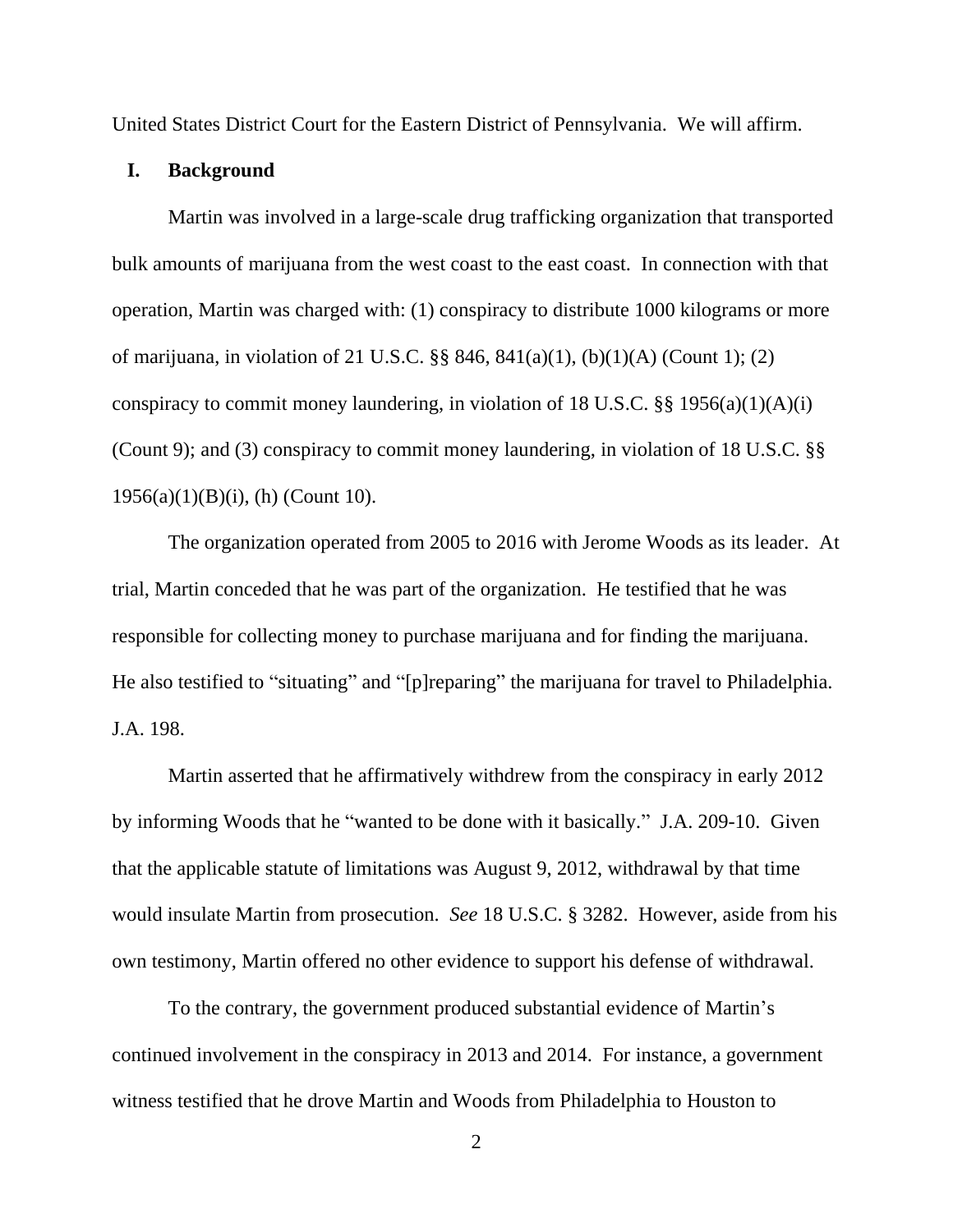purchase marijuana in 2013. Martin denounced this testimony as a lie, and testified instead that he flew to Houston to see his girlfriend. Although Martin claimed that he and Woods had not arranged their trips together, the government presented evidence that Martin and Woods rented a vehicle together in Houston and departed Houston for Philadelphia within one day of each other.

The government also produced evidence that Martin was involved in the conspiracy's receipt of marijuana on July 17, 2014. Special Agent Desiree Maxwell, a law enforcement officer who was surveilling a parking lot at the Philadelphia Days Inn on that date, testified that she observed Martin meeting with Woods and other coconspirators there. At trial, she identified Martin in several photographs taken at the scene. She testified that she watched members of the organization unload boxes from a tractor-trailer into a Honda minivan, which was parked near a Mitsubishi registered to Martin. Then, she observed both the minivan and Mitsubishi drive away. Ultimately, law enforcement located the minivan, which was unoccupied but did contain the boxes. They concluded that the conspirators had abandoned the car in order to evade arrest in connection with the marijuana.

Martin acknowledged that he was present at the scene, but explained that he was casually meeting with an allegedly former co-conspirator, Joseph Akers, there. Martin testified that he remained friends with Akers even after his alleged withdrawal from the conspiracy, and that Akers had called him that day to let him know he would be "in the area" near Martin. J.A. 215. Martin insisted that, while one could "assume what[] [was] going on" "from being around marijuana before," he did not "know[]" what was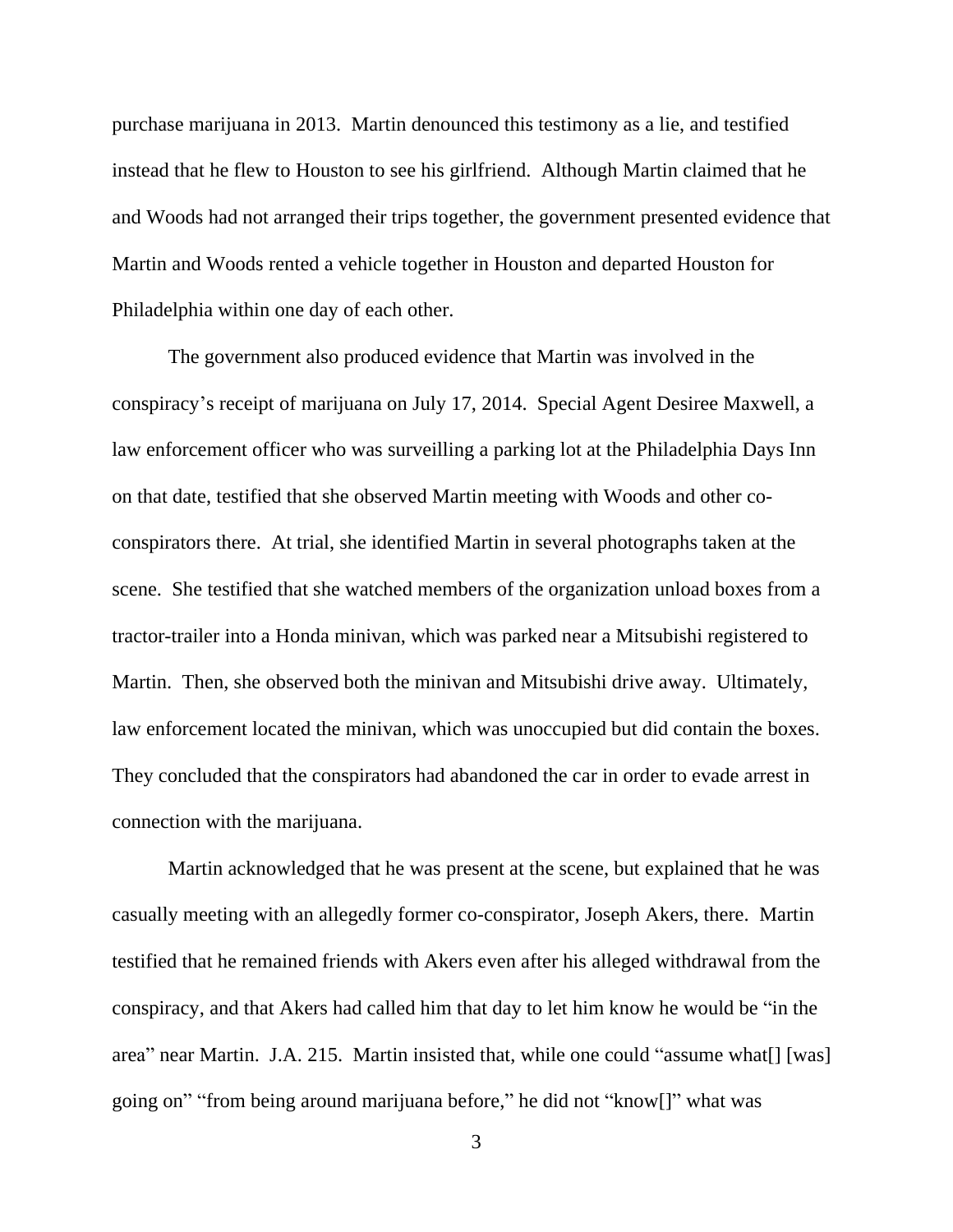occurring at the scene. J.A. 215.

Martin also testified that he left the scene in his own car, separate from the coconspirators. He explained that it was not until after he left that his co-conspirators called him to let him know that they had left the van out of concern that they were being surveilled. Officer Maxwell confirmed that there were no photos of Martin leaving in the minivan. The crux of this appeal involves Martin's assertion that a question posed by the government, followed by a timely objection, sustained by the Court and not answered by the witness, is a sufficient basis to disturb the jury's verdict. The government asked Officer Maxwell, "And how did you learn that Malik Martin did, in fact, drive away in that silver minivan?" J.A. 193. Before she answered, defense counsel objected, which the Court sustained. Defense counsel did not move for the jury to disregard the question, for a cautionary instruction, or for a mistrial. The government switched topics immediately.

After the evidence was presented, the Court gave its instructions to the jury, including instructions on the defense of withdrawal from a conspiracy that were consistent with the Third Circuit Criminal Model Jury Instructions ("Third Circuit model instructions"). Martin was ultimately convicted of the drug conspiracy (Count 1) and one count of the money laundering conspiracy (Count 9). He was sentenced to 144 months' imprisonment, five years' supervised release, and a special assessment of \$200. Martin timely appealed.

## **II. Discussion**

On appeal, Martin argued that the District Court plainly erred when it did not, *sua*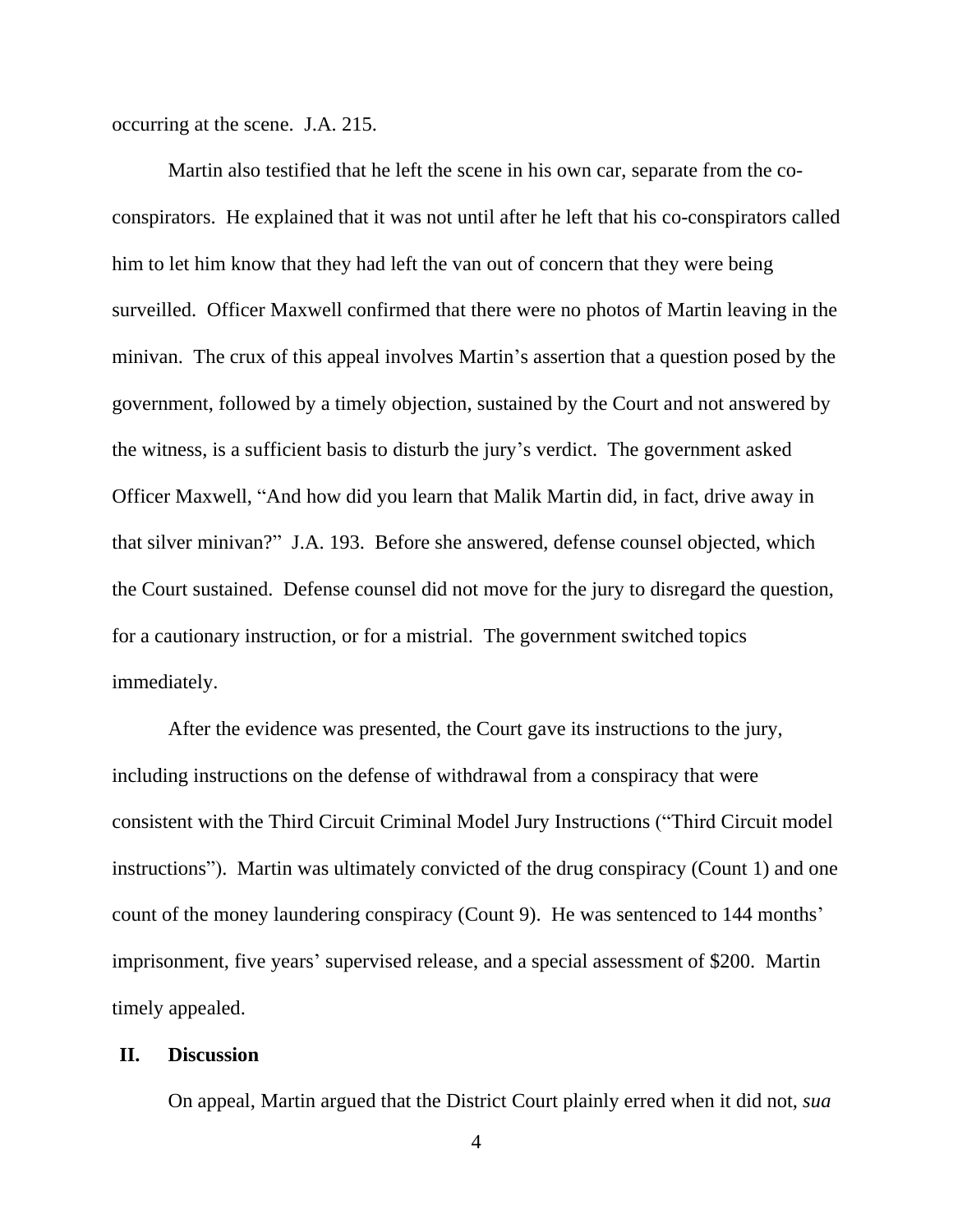*sponte*, issue a limiting instruction in connection with the government's question to Officer Maxwell or when it presented Third Circuit model instructions regarding the defense to conspiracy. <sup>1</sup> We reject these claims and agree with the District Court's judgment against Martin.

### **a. Limiting Instruction**

Martin argues that he was denied a fair trial because the government improperly vouched for Officer Maxwell when it asked her how she learned that Martin drove away in the minivan in July 2014. In his view, this question suggested that the government possessed extra-record evidence. This argument fails. Vouching requires: (1) that the prosecutor "assure the jury that the testimony of a [g]overnment witness is credible"; and that (2) "this assurance is based on either the prosecutor's personal knowledge, or other information not contained in the record." *United States v. Walker*, 155 F.3d 180, 187 (3d Cir. 1998). That the defendant claims that the "prosecutor assured the jury that a witness'[s] testimony was credible" is insufficient. *Id.* Martin has not satisfied the criteria for vouching. The Court sustained the objection before Officer Maxwell could

<sup>&</sup>lt;sup>1</sup> The District Court had jurisdiction pursuant to 18 U.S.C. § 3231. This Court has jurisdiction pursuant to 28 U.S.C. § 1291.

Where there is no contemporaneous objection at trial, a claim is reviewed for plain error. *United States v. Shannon*, 766 F.3d 346, 355 n.12 (3d Cir. 2014). To establish plain error, the defendant must prove: (1) the Court erred; (2) the error was obvious under the law at the time of review; and (3) the error affected the defendant's substantial rights, meaning the outcome of the proceedings. *Johnson v. United States*, 520 U.S. 461, 467 (1997). The plain error exception should be "'used sparingly, solely in those circumstances in which a miscarriage of justice would otherwise result.'" *United States v. Young*, 470 U.S. 1, 15 (1985) (quoting *United States v. Frady*, 456 U.S. 152, 163 n.14 (1982)).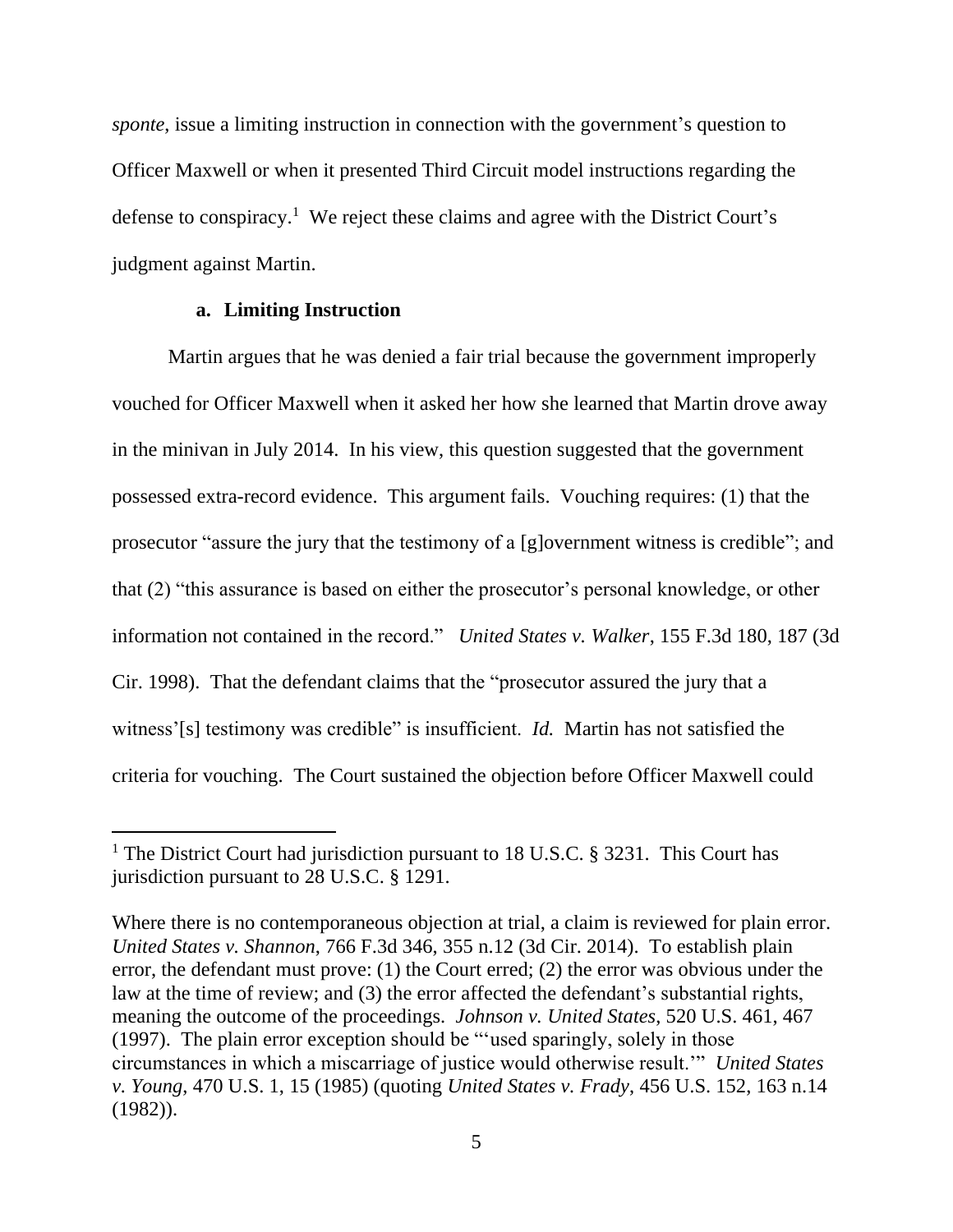respond. Accordingly, the government could not assure the jury of the credibility of her response—there was none—much less make this assurance based on extra-record evidence.

Further, Martin asserts that the District Court committed plain error when it did not, *sua sponte*, issue a limiting instruction after the Court sustained defense counsel's objection to that question. However, "[t]rial counsel is not constitutionally required to request a limiting instruction any time one could be given." *Albrecht v. Horn*, 485 F.3d 103, 127 (3d Cir. 2007) (recognizing that the decision not to request a limiting instruction could be a strategic one). The absence of one here also did not affect Martin's substantial rights. *See Johnson*, 520 U.S. at 467. The ample evidence showing that Martin was present at the scene in July 2014 belies any contention that the jury would have found Martin not guilty but for this single, unanswered question. Further, defense counsel objected to the question, which the Court sustained, and the government immediately switched topics.

Then, in its jury instructions, the Court explained that when it sustained an objection to an unanswered question, the jury was required to disregard it entirely without positing what the witness may have answered. Pursuant to the general presumption that "juries follow instructions" and with no evidence to the contrary, we will assume that the jury disregarded the question. *United States v. Hakim*, 344 F.3d 324, 326 (3d Cir. 2003).

## **b. Jury Instructions Regarding Defense to Conspiracy**

Martin further argues that the District Court erred in presenting the Third Circuit model instructions regarding the defense to conspiracy charges instead of instructing the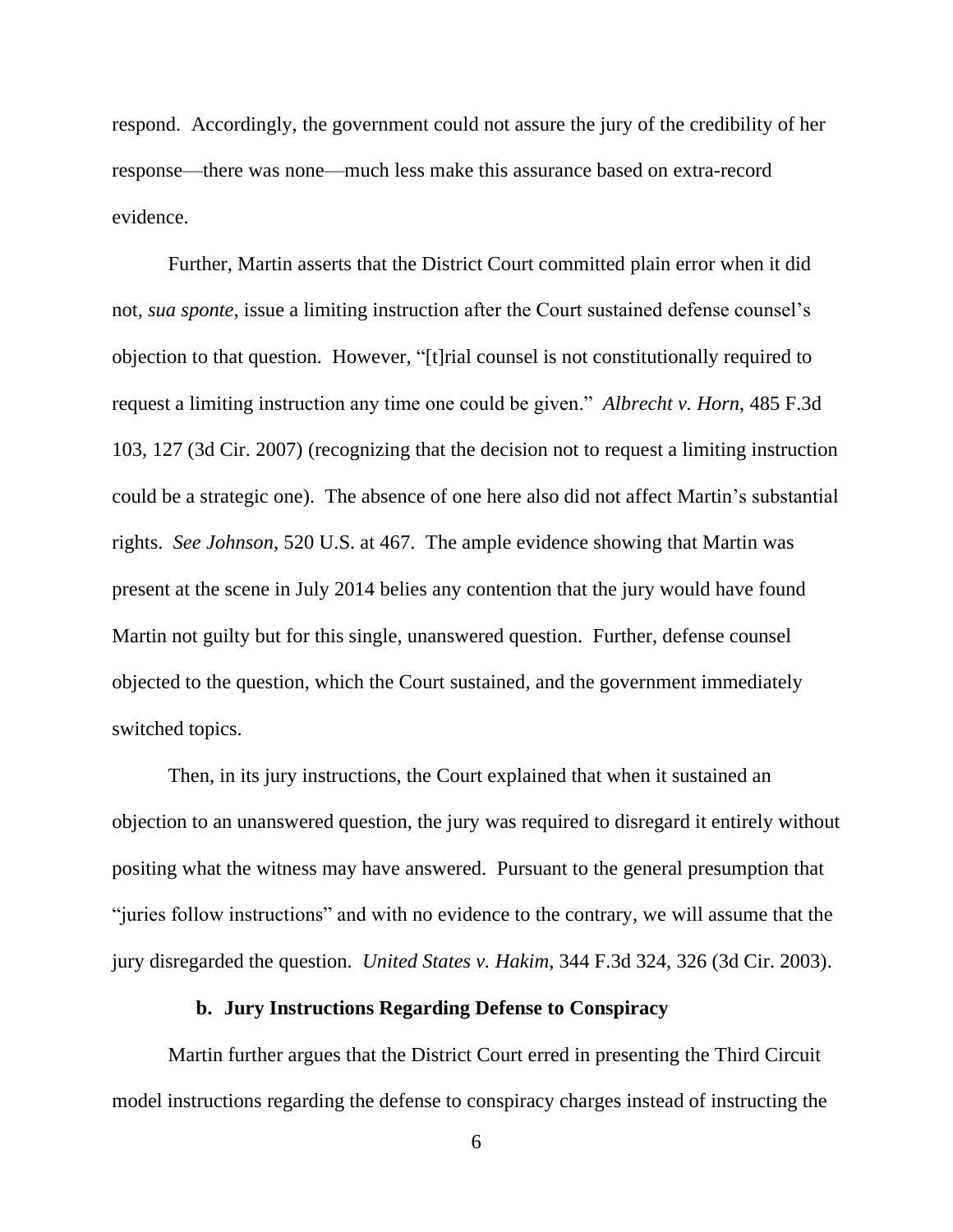jury that his specific behavior could constitute withdrawal. To make out the defense of withdrawal from a conspiracy, "'[t]he defendant must present evidence of some affirmative act of withdrawal on his part, typically either a full confession to the authorities or communication to his co-conspirators that he has abandoned the enterprise and its goals.'" *United States v. Kushner*, 305 F.3d 194, 198 (3d Cir. 2002) (quoting *United States v. Steele*, 685 F.2d 793, 803-04 (3d Cir. 1982)). Accordingly, a proper instruction on withdrawal must advise the jury that the defendant has abandoned the conspiracy by an affirmative act. *United States v. Boone*, 279 F.3d 163, 192-93 (3d Cir. 2002) (upholding jury instruction that withdrawal may be accomplished only by "an affirmative act of termination . . . withdrawal or disassociation").

Consistent with this requirement, the Third Circuit model instructions provide: "to withdraw from a conspiracy [a defendant] must have taken some clear, definite and affirmative action to terminate [his] participation, to abandon the illegal objective, and to dissociate [himself] from the agreement." Third Circuit Crim. Model Jury Instruction (2018) 6.18.371J-1.

Here, the District Court used the Third Circuit model instructions, instructing that an "affirmative action to terminate his participation" was sufficient for withdrawal, without specifying that communicating one's withdrawal to the leader of the conspiracy is a qualifying affirmative act. J.A. 451. It was not an error for the District Court to use these instructions verbatim. *See United States v. Petersen*, 622 F.3d 196, 208 (3d Cir. 2010) ("[w]e have a hard time concluding that the use of our own model jury instruction can constitute error"). Nor was the Court required to tailor the instructions to the specific